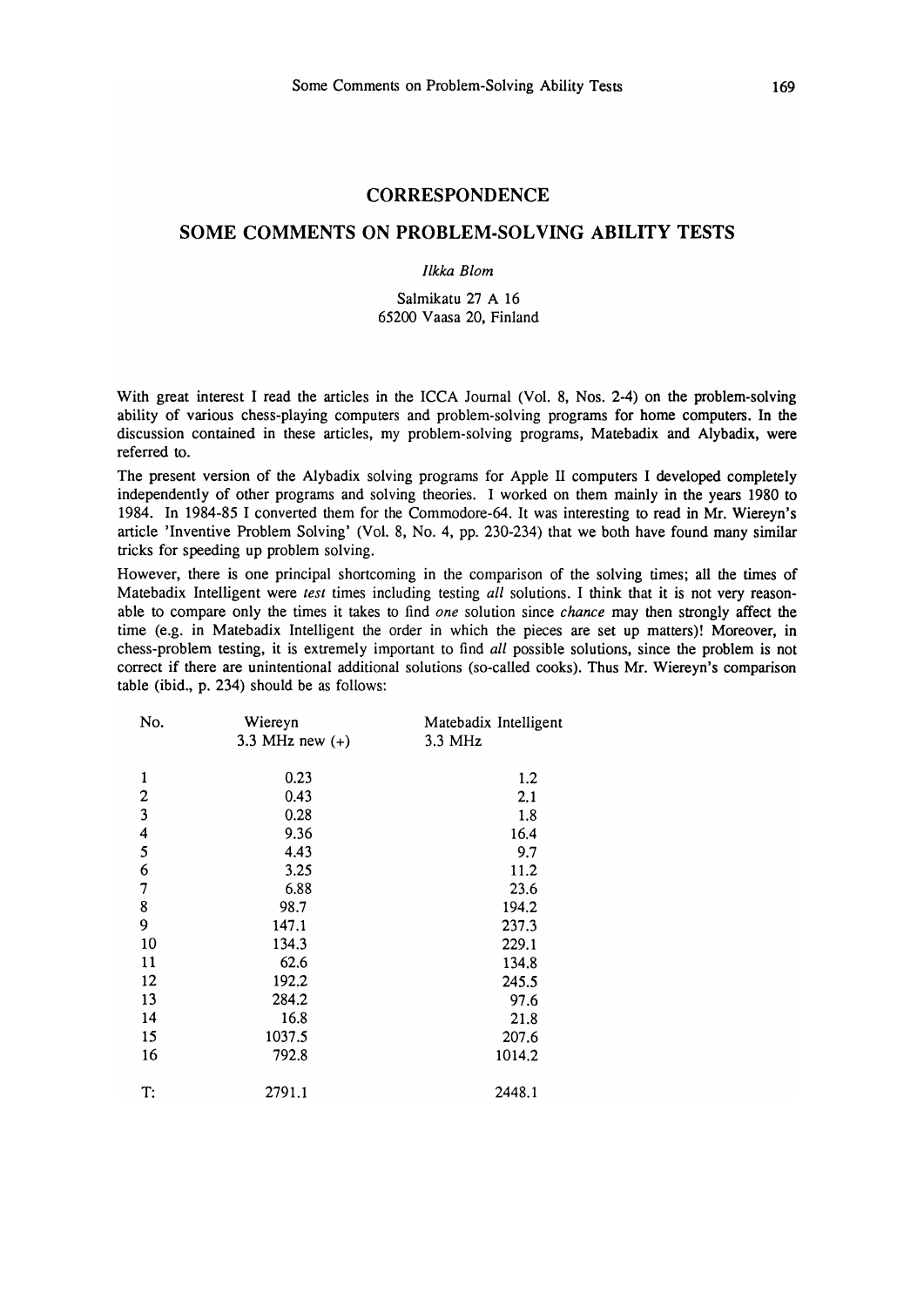If Apple II with 3.S MHz accelerator card is used, the Matebadix *real* testing times would be a little better than in this table, where the times have been converted uniformly to 3.3 MHz from Commodore-64 (1 MHz) times.

One good trick to speed up the solving is to program Black to find strong defensive moves such as checks and captures. For instance, the following problem was tested completely by Matebadix Intelligent (on Commodore-64) in about 11 seconds.



Mansuba Dr. L. Lindner's test

White: Kal Rc7 NdS NgS Pe6 (S) Black: Kh8 Rc2 Rg2 Nc6 Nd8 Pb3 (6) Mate in five.

Computer solution: 1. Rc7-h7+ Kh8-g8 2. NdS-f6+ Kg8-fS 3. e6-e7+ Nc6xe7 4. Rh7-f7+ Nd8xf7 S. NgS-e6 mate.

Number of moves: 2,811 (White: I,S72; Black: 1,239)

The most challenging problem genre for me has been the *helpmate,* in which Black helps White to mate Black with Black starting. Solving more-mover helpmates with a computer is generally very timeconsuming. Helpmates are suitable for comparing the speed of different solving programs, since the possibility of chance affecting solving times is slight.

The Alybadix series includes three programs for helpmates: HeJpbadix, Helpbadix C and HeJpbadix Intelligent. One example of Alybadix' performance is presented below.



M. Luchin (U.S.S.R) Problem Observer (Nov., 1985)

White: Kdl Qd3 Nb4 (3) Black: KeS Qd7 NbS (3) Helpmate in two (3 solutions).

Solutions: 1. Nb5-d6 Qd3-f3 1. NbS-d4 Qd3-g6 1. Qd7-e6 Qd3-f3 2. Qd7-e6 Nb4-c6 mate. 2. Qd7-dS Nb4-d3 mate. 2. NbS-d6 Nb4-c6 mate.